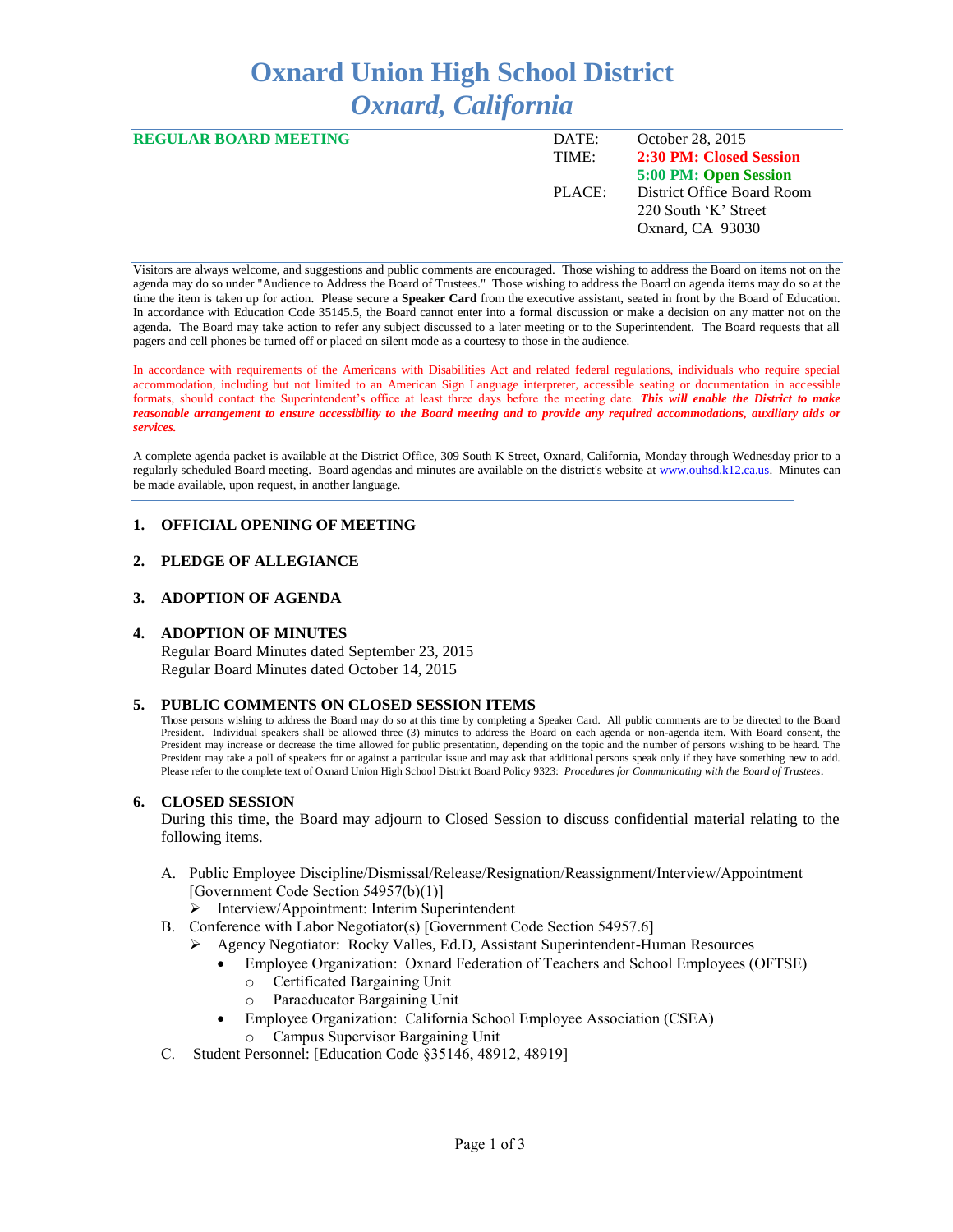Board Meeting Agenda October 28, 2015

- D. Conference with Real Property Negotiator (Govt. Code § 54956.8) PROPERTY: "River Ridge" Parcel 179-0-040-170 & 179-0-040-180 AGENCY NEGOTIATOR: Stephen Dickinson, Asst. Superintendent Admin Services NEGOTIATING PARTIES: Cerberus Capital Management and Ravello Holdings UNDER NEGOTIATION: Price and terms of payment
- E. Conference with Real Property Negotiator (Govt. Code § 54956.8) PROPERTY: "Maulhardt" Parcel 214-0-020-595 AGENCY NEGOTIATOR: Stephen Dickinson, Asst. Superintendent Admin Services NEGOTIATING PARTIES: Jaclyn S Fujita UNDER NEGOTIATION: Price and terms of payment

## **7. RECONVENE IN PUBLIC: REPORT ON CLOSED SESSION ACTION**

## **8. PUBLIC COMMENTS TO ADDRESS THE BOARD OF TRUSTEES**

Those persons wishing to address the Board may do so at this time by completing a Speaker Card. All public comments are to be directed to the Board President. Individual speakers shall be allowed three (3) minutes to address the Board on each agenda or non-agenda item. With Board consent, the President may increase or decrease the time allowed for public presentation, depending on the topic and the number of persons wishing to be heard. The President may take a poll of speakers for or against a particular issue and may ask that additional persons speak only if they have something new to add. Please refer to the complete text of Oxnard Union High School District Board Policy 9323: *Procedures for Communicating with the Board of Trustees.*

## **9. SUPERINTENDENT'S REPORT**

## **10. STUDENT REPRESENTATIVE TO THE BOARD –** Celina Espinoza

## **11. CONSENT CALENDAR**

#### **Administrative Services**

- A. Consideration of Approval of Oxnard Union High School District Site Safety Plans for 2015-2016 School Year
- B. Consideration of Approval of Donations September 15 October 19, 2015
- C. Consideration of Approval of Purchase Orders and Direct Pays, October 5 16, 2015

#### **Educational Services**

- D. Agreement between Oxnard Union High School District and Famous Dave's Work-Ability Program
- E. Consideration of Approval of Agreement between Oxnard Union High School District and B&G Club Camarillo – Work-Ability Program
- F. Consideration of Approval of Agreement between Oxnard Union High School District and the Ventura County Office of Education/Triton Academy to Provide Intensive Individualized Services for a Special Education Pupils
- G. Consideration of Approval of Agreement between Oxnard Union High School District and the Ventura County Office of Education/Phoenix School to Provide Intensive Individualized Services for a Special Education Pupils
- H. Consideration of Approval of Oxnard Union High School District 2015 CAHSEE Summer Graduates
- I. Consideration of Approval of Quarterly Report on Williams Uniform Complaints for 1st Quarter, July 1, 2015 – September 30, 2015
- J. Consideration of Approval of Agreement between Oxnard Union High School District and Nepris for Long Distance Guest Speaking Opportunities
- K. Consideration of *Preliminary Approval* of Out of State/Country Field Trip: OHS Baseball Team, Emerson, GA; March 30, 2016- April 2, 2016, Spring Break Tournament
- L. Consideration of Approval of Stipulated Student Expulsions by Agreement of the School Principal, the Student, and the Students' Parent/Guardian, as per Board Policy 5144, Section 22